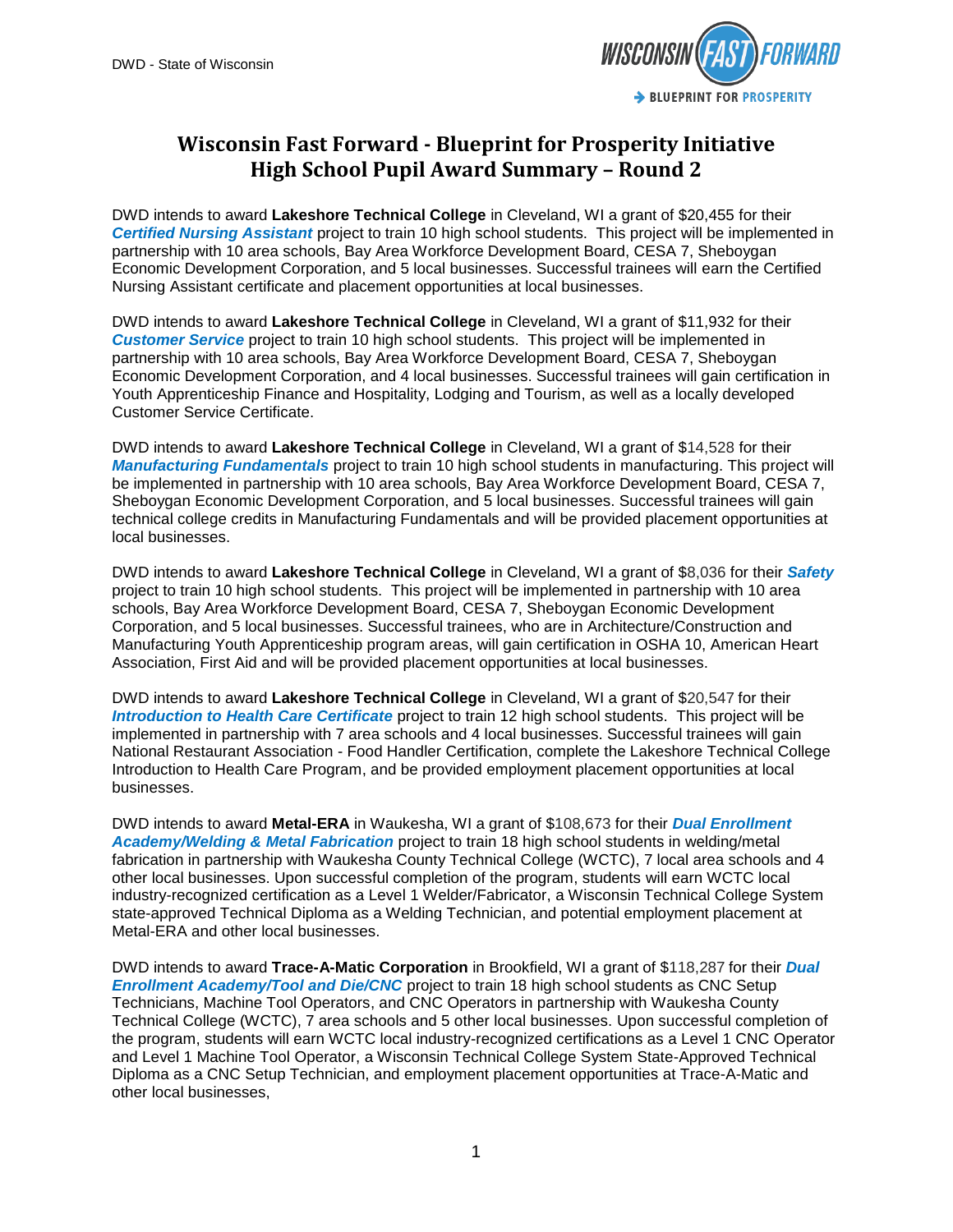

DWD intends to award **CL&D Graphics** in Oconomowoc, WI a grant of \$141,528 for their *Printing and Publishing* project to train 16 high school students in commercial printing in partnership with Waukesha County Technical College (WCTC), 7 area schools and 3 other local businesses. Successful trainees will gain a WCTC Technical Certificate in Commercial Printing, a Level 1 Youth Apprenticeship Certificate in Graphic Design & Pre-Press or Printing, and employment opportunities with CL&D Graphics and other local businesses.

DWD intends to award **Wisconsin Bakers Association** in West Allis, WI a grant of \$75,865 for their *Baking and Pastry Production* project to train 12 high school students in partnership with Waukesha County Technical College (WCTC), 7 area schools and 3 local businesses. Successful trainees will earn the Level 1 Youth Apprenticeship Certificate in Hospitality, Lodging and Tourism/Food & Beverage – Kitchen Area Unit, 20 college credits towards the Wisconsin Technical College System state-approved Technical Diploma in Baking and Pastry Production, and placement opportunities at local businesses.

DWD intends to award **Fond du Lac Area Association of Commerce** in Fond du Lac, WI a grant of \$43,240 for their *IT Boot Camp / IT Youth Apprenticeship* project to train 10 students for careers in Information Technology (IT). The Fond du Lac Area Association of Commerce will partner with the Fond du Lac Youth Apprenticeship to Work Consortium, Moraine Park Technical College, 7 area schools, and 5 local businesses. Successful trainees will receive an IT Youth Apprenticeship Certificate, BrainBench Certificate, technical college credits, and placement opportunities at local businesses.

DWD intends to award **Fond du Lac Area Association of Commerce** in Fond du Lac, WI a grant of \$42,696 for their *Certified Nursing Assistant for High School Students* project to train 21 students as health care workers. This project will include partnerships with Fond du Lac Youth Apprenticeship to Work Consortium, Moraine Park Technical College, 7 local high schools, and 4 local businesses. Successful trainees will gain Certified Nursing Assistant certification and placement opportunities at local businesses.

DWD intends to award **Asset Builders of America, Inc.** in Madison, WI a grant of \$45,150 for their *Pipeline to Wall Street* project to train 50 high school students in the following occupations: Bank Teller, Office Assistant, Insurance, Mortgage Broker, and Investment Professional. This project will include partnerships with Milwaukee Public Schools, 8 businesses and Marquette University. Successful trainees will receive Youth Apprenticeship Finance certificates and placement opportunities at local businesses.

DWD intends to award **CESA #2** in Whitewater, WI a grant of \$52,810 for their *Construction* project to train 18 high school students in construction industry skills in partnership with Dane County Schools Consortium, CESA#2, 8 local high schools and 12 local businesses. Successful trainees will gain certification in Youth Apprenticeship Architecture and Construction, National Center for Construction Education & Research (NCCER), OSHA 10, and First Aid; as well as placement opportunities at local businesses.

DWD intends to award **Algoma High School** in Algoma, WI a grant of \$26,133.50 for their *Health & Wellness Academy* project to train 10 high school students as Nursing Assistants. This project will include partnerships with Northeast Wisconsin Technical College, Bellin Health, and Algoma Medical Center/Algoma Long Term Care. Successful trainees will gain certification as Certified Nursing Assistants and placement opportunities at local businesses.

DWD intends to award **Community Career Connections, Inc.** in Milwaukee, WI a grant of \$149,000 for their *Inspire Southeast Wisconsin* project to train 115 high school students in partnership with Milwaukee Area Workforce Investment Board, Waukesha-Ozaukee-Washington Workforce Development Board, Wisconsin Education Business Roundtable, Waukesha County Business Alliance, Wisconsin Automobile and Truck Dealership Association, Milwaukee 7, The Greater Milwaukee Committee, Junior Achievement, CESA #1, Waukesha School to Work Consortium, Milwaukee Public Schools, School District of New Berlin, School District of Waukesha and 8 local businesses. Successful trainees will gain Youth Apprenticeship certificates and employment placement opportunities at local businesses.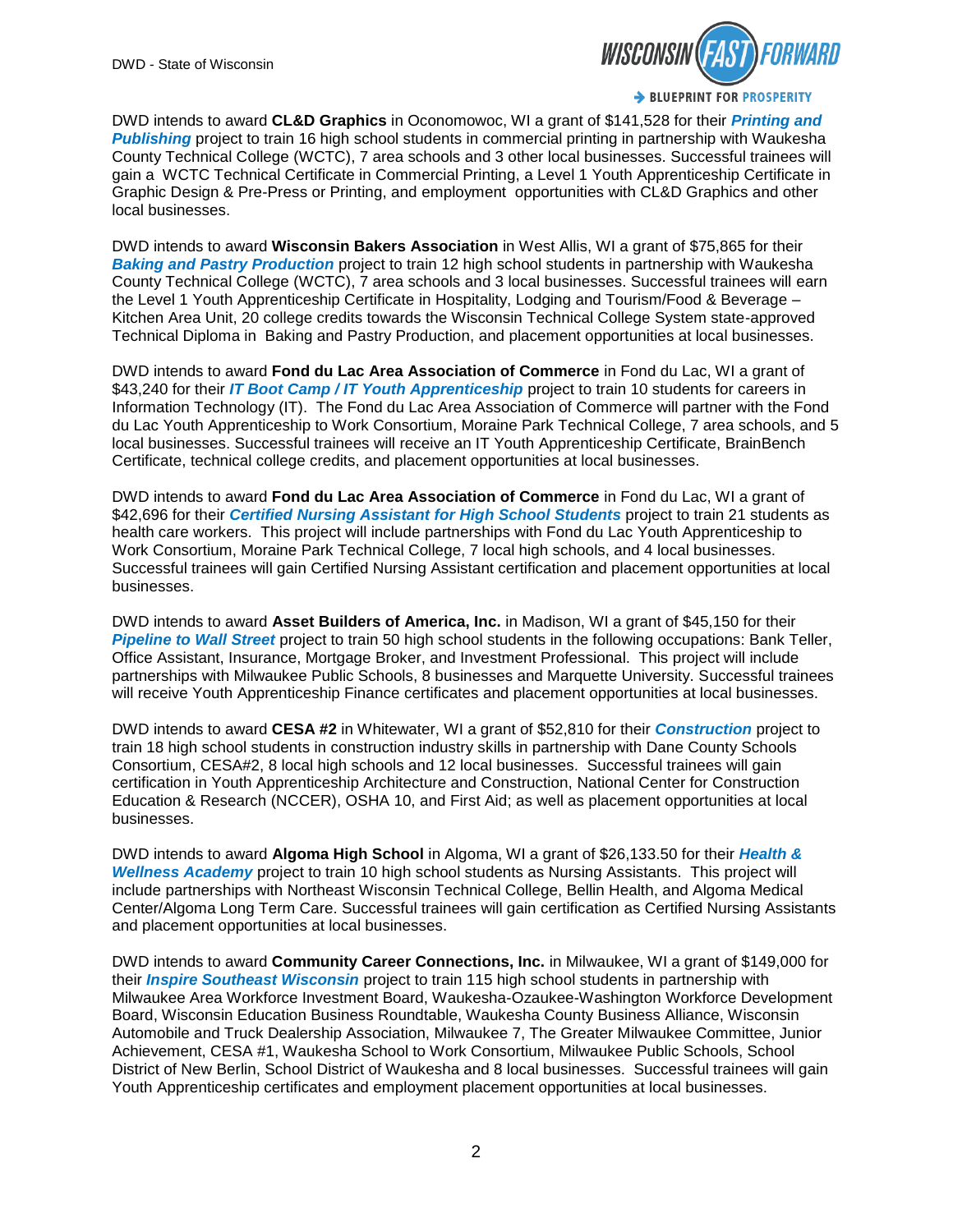

DWD intends to award **Southwest Technical College** in Fennimore, WI a grant of \$13,660 for their *Gold Collar 2.0* project to train 20 high school students in Entry-Level Manufacturing careers in partnership with Dillman Equipment, 3M, and Prairie du Chien High School. Successful trainees will gain Manufacturing Skills Standards Council (MSSC) - Maintenance Awareness Certification, technical college credits and potential placement at local businesses.

DWD intends to award **Sparta Area School District** in Sparta, WI a grant of \$75,036 for their *Partners in Prosperity* project to train 15 high school students in welding careers in partnership with Western Technical College, 4 area schools, and 3 local businesses. Successful trainees will gain a Basic Welding Embedded Technical Diploma, the Wisconsin Employability Skills Certificate, and potential placement at local businesses.

DWD intends to award **Baraboo School District** in Baraboo, WI a grant of \$58,747 for their *Baraboo Business-Education Partnerships* project to partner with CESA 5, Madison College, and 4 local businesses to train 22 high school students for careers as Machine Operators and Technicians and Welders. Successful trainees will earn certifications in Youth Apprenticeship - Manufacturing, SolidWorks, Manufacturing Skills Standards Council (MSSC) – Safety Module, MSSC - Manufacturing Processes and Production, MSSC - Quality Practices and Measurement, MSSC - Maintenance Awareness, American Welding Society Level 1 SENSE/Entry Welder, Microsoft - Office Specialist (MOS), and will be provided employment placement opportunities at local businesses.

DWD intends to award **Workforce Resource Inc.** in Menomonie, WI a grant of \$127,777 for their **Chippewa Valley Health Careers Initiative Partnership project to train 90 high school students.** This project will be done in partnership with 5 area schools, Grace Lutheran Foundation, and 6 other local businesses. Successful trainees will gain a Certified Nursing Assistant credential and placement opportunities at 7 local businesses.

DWD intends to award **Milwaukee Area Workforce Investment Board** in Milwaukee, WI a grant of \$56,152 for their *Clean Water Workers of the Future* project to train 20 high school students as Wastewater Operators. This project will be done in partnership with Milwaukee Public Schools, Community Career Connections, Wastewater Training Solutions, and 7 local businesses. Successful trainees will obtain industry-recognized certification in Wisconsin Department of Natural Resources Operator – Wastewater and placement opportunities at local businesses.

DWD intends to award **Chippewa Valley Council, Boy Scouts of America** in Eau Claire, WI a grant of \$41,932 for their *Chippewa County Explore Manufacturing Boot Camp* project to train 15 high school students as production and machine operators. This project will be done in partnerships with Workforce Resource, UW-Stout Manufacturing Outreach Center, Chippewa Valley Technical College (CVCT), Chippewa Falls Area Unified School District, Bloomer School District, and 8 local businesses. Successful trainees will obtain certifications in CVTC Critical Core Manufacturing Skills, Continuous Improvement and Basic Quality (from UW-Stout MOC), OSHA 10, Basic First Aid/CPR, and employment placement opportunities at 8 local businesses.

DWD intends to award **Oak Creek Franklin Joint School District** in Oak Creek, WI a grant of \$47,000 for their *Capstone Construction Training Program* project to equip 12 high school students with skills that will be relevant for a variety of occupations, such as Carpenter, Bricklayer, Cement Mason, Electrician, Ironworker, Operating Engineer, Painter, Plumber, Painter, Laborer, Plumber, Electrician, Carpenter, Sheet Metal, Glaziers, Bricklayers, or Roofers. This project will be done in partnership with Milwaukee Building Trades Council, Wisconsin Regional Training Partnership/BIG STEP, Milwaukee Area Technical College (MATC) - Oak Creek Campus, Oak Creek High School and Dairyland Energy Solutions. Successful trainees will obtain certifications in Entry Level Construction Skills (ELCS 1), OSHA 10, First Aid Safety/CPR, CLD Permit Learner, Asbestos Awareness, Lead Safe Renovator, Fork Lift Operator, National Center for Construction Education & Research (NCCER) Core Curriculum - Introductory to Craft, and employment placement opportunities at local businesses.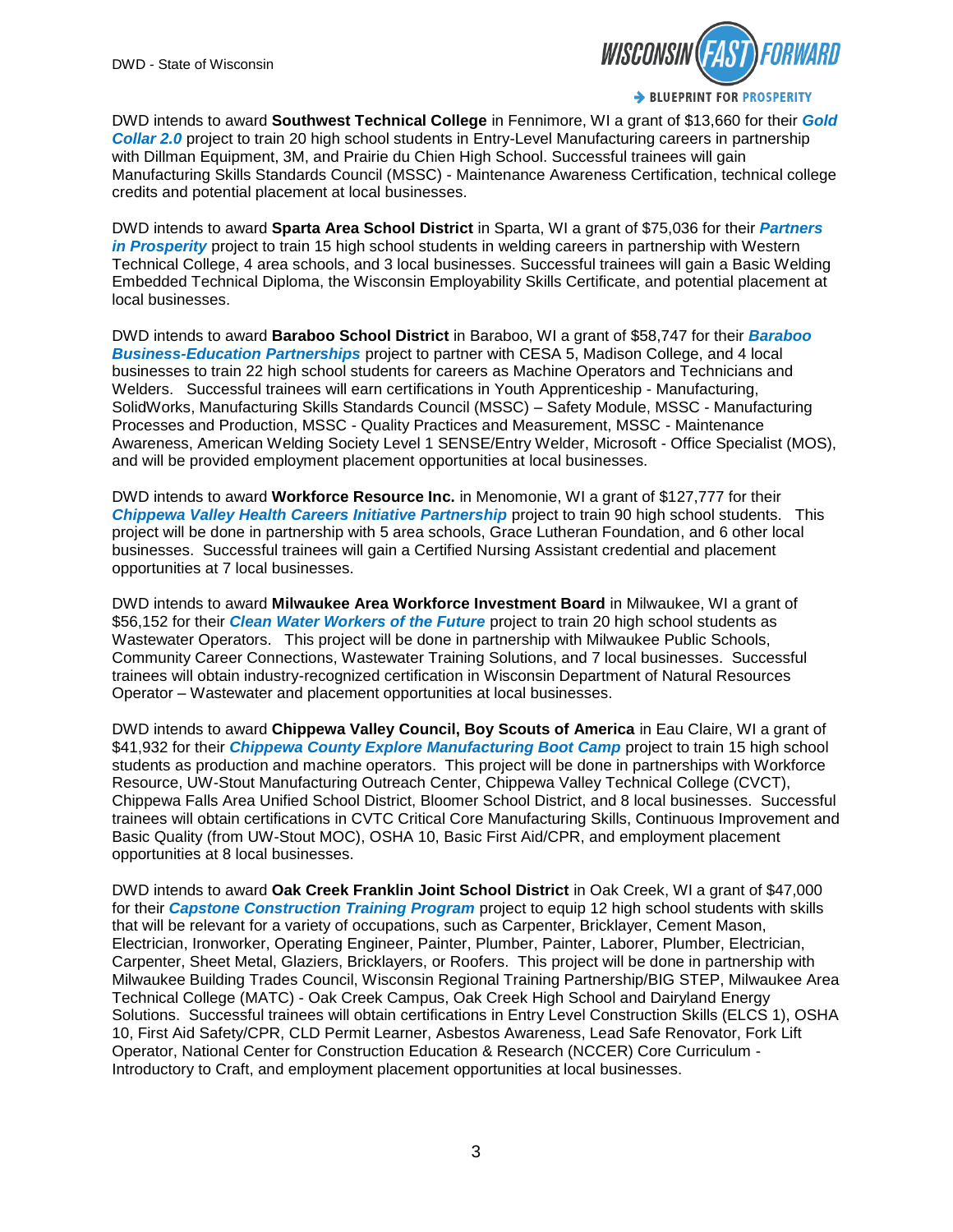

DWD intends to award **Northcentral Technical College** (NTC) in Wausau, WI a grant of \$149,806 for their *Academy-to-Work: Welding, Health and IT Career Pathways* project to train 83 high school students in the following occupations: Welder, Nursing Aide/Home Health Aide/Personal Care Aide/Orderlies/Attendants; and Computer Support Specialist/Help Desk. This project will be done in partnerships with 10 area schools and 10 local businesses. Successful trainees will obtain certifications/credentials in NTC Welding Embedded Technical Diploma, Nursing Assistant Technical Diploma, Certified Nursing Assistant, and Comp TIA - A+, as well as employment placement opportunities at local businesses.

DWD intends to award **Wisconsin Indianhead Technical College** (WITC) in Shell Lake, WI a grant of \$96,631 for their *WITC Dual Enrollment Welding Academy* project to train 16 high school students in entry level welding occupations. This project will be done in partnerships with CESA 11, West Central Wisconsin Workforce Resource, 7 area schools and 3 local businesses. Successful trainees will obtain certifications in Shielded Metal Arc Welding and Gas Metal Arc Welding (Wisconsin Technical College System state-approved short term technical diplomas), and employment placement opportunities at local businesses.

DWD intends to award the **School District of New Holstein** in New Holstein, WI a grant of \$16,570 for their *NA Certification* project to train 24 high school students as Certified Nursing Assistants (CNA) in partnership with Fox Valley Technical College and 4 local businesses. Successful trainees will earn the Certified Nursing Assistant certificate and potential employment placement at local businesses.

DWD intends to award **Milwaukee Public Schools** in Milwaukee, WI a grant of \$60,637 for their *Fast Forward for Mobile Application Design* project to train 10 high school students for careers as Mobile Application Designers in partnership with Milwaukee Area Technical College and Byte Studios, Inc. Successful trainees will gain a Mobile Application Designer Technical Diploma and potential placement opportunities at Byte Studios, Inc.

DWD intends to award **Fox Valley Technical College** in Appleton, WI a grant of \$53,779 for their *Rural Partnership for Nursing Assistant Program* project to train 56 high school students as Certified Nursing Assistants (CNA) and other occupations. This project will be in partnership with 5 area schools and 6 local businesses. Successful trainees will gain CNA Certification, an Employability Skills Certificate and placement opportunities at local businesses.

DWD intends to award **Madison Area Technical College** in Madison, WI a grant of \$66,219 for their *Manufacturing Workforce Training to High School Students* project to train up to 24 high school students in the following occupations: Assemblers/Inspectors & Packers, Operators & Production, Machine Technicians, Brake Press Operation/Fabrication, and Maintenance. This project will be in partnership with 9 area schools, Madison Region Economic Partnership (MadREP), Workforce Development Board of South Central Wisconsin, and 11 local businesses. Successful trainees will gain certifications in Manufacturing Skills Standards Council (MSSC) - Safety Module, MSSC - Manufacturing Processes & Production, and OSHA-10. Pupils who successfully complete the program will be provided opportunities for placement at local businesses.

DWD intends to award the **Florence County School District** in Florence, WI a grant of \$45,372 for their *Northwoods Industry Certified to Work* project to train 10 high school students for occupations as machine operators, equipment operators, utility personnel, general maintenance, and lumber pilers. This project will be in partnership with Florence County Economic Development, Great Lakes Timber Professionals Association, WI Master Loggers, UW-Extension, LSLA, WCFA, CESA 8, Northeast Wisconsin Technical College, 2 area schools and 5 local businesses. Successful trainees will gain certifications in SolidWorks, Manufacturing Skills Standards Council (MSSC) - Manufacturing Processes and Production, MSSC – Safety Module, and MSSC – Maintenance Awareness, as well as placement opportunities at local businesses.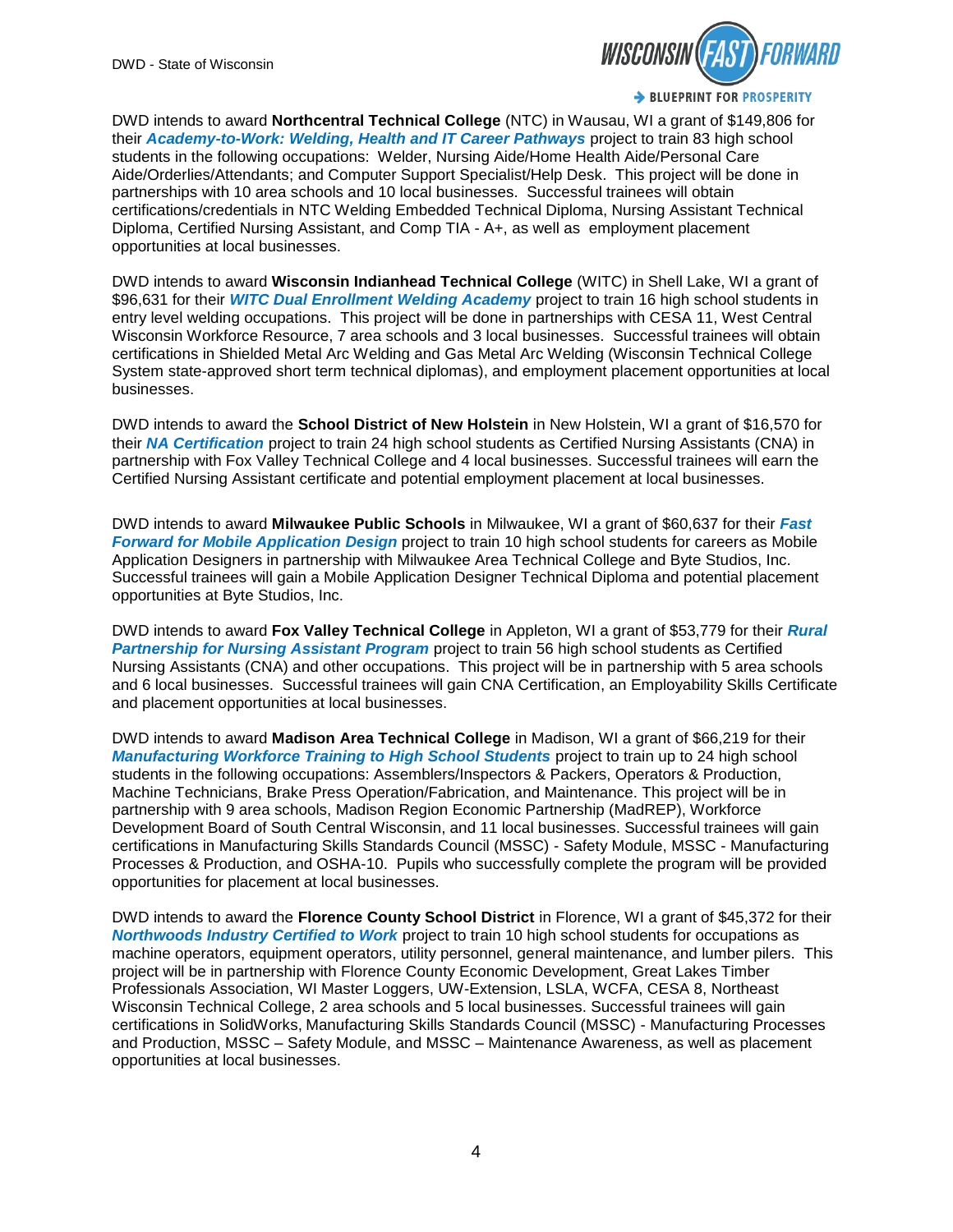

DWD intends to award the **Wisconsin Restaurant Association** in Madison, WI a grant of \$4,310 for their *ProStart Certificate of Achievement Training* project to train 35 high school students for careers in restaurant management and culinary arts. This project will be in partnership with 3 area high schools and Marcus Hotels & Resorts. Successful trainees will gain college credits and receive the ProStart Certificate of Achievement (COA). Pupils who successfully complete the program will be provided placement opportunities at Marcus Hotels & Resorts and other local businesses.

DWD intends to award the **School District of Mischicot** in Mischicot, WI a grant of \$71,081 for their *Mishicot Science and Technology Center - Food Science Division* project to train 22 high school students for occupations as Unit Managers, Chefs, Catering Managers, Sous Chefs, Kitchen Managers, Banquet Managers, Pastry Chefs, Assistant Unit Managers, Food Science Technicians, Food Service Managers, Harvesting Technicians, Dietary Aides, Milk Plant Supervisors, and Cheese Makers. This project will be in partnership with Chamber of Manitowoc County - Partners in Education, Wisconsin Department of Instruction, Lakeshore Technical College, and 4 local businesses. Successful trainees will gain certification in Food Science, Customer Service, ServSafe Food Protection Management, ServSafe Food Handler, and/or ProStart National Certification of Achievement with potential employment opportunities at local businesses.

DWD intends to award **CESA 6** in Oshkosh, WI a grant of \$55,162 for their *Agriculture Equipment and Mechanics Youth Apprenticeship Training Program* project to train 15-18 high school students for careers as Precision Agriculture Service Technicians and Field Technicians. This project will be in partnership with 2 area school districts, Fox Valley Technical College, and 8 local businesses. Successful trainees will receive The Youth Apprenticeship Certification in either Agriculture, Food, and Natural Resources and/or Transportation, Distribution, and Logistics, and will be provided placement opportunities at local businesses.

DWD intends to award **CESA 6** in Oshkosh, WI a grant of \$19,188 for their *Wolf River Career Pathways Consortium* project to train 12 high school students for careers as Precision Agriculture Service Technicians, Field Technicians Machinist, CNC Machinist, and General Labor - Production. This project will be in partnership with 4 area school districts, New London Chamber of Commerce, Milwaukee School of Engineering, Fox Valley Technical College, and 8 local businesses. Successful trainees will receive certification in Youth Apprenticeship - Manufacturing and will be provided placement opportunities at 8 local businesses.

DWD intends to award **CESA 6** in Oshkosh, WI requests a grant of \$69,300 for their *Information Technology Innovation Academies* project to train 48 high school students for careers as Software Developers, Computer Support Specialists, Network and Database Administrator Assistants, and Web and Digital Media Support Staff. This project will be in partnership with 10 area schools, consortium of 14 economic development boards and educational institutions, and 12 local businesses. Successful trainees will receive Youth Apprenticeship Certificates in Information Technology and will be provided placement opportunities at local businesses. Other certificates include Comp TIA A+ and Cisco.

DWD intends to award the **School District of West Salem** in West Salem, WI a grant of \$20,022 for their *West Salem High School Industrial Career Technology Academy* project to train 22 high school students for careers as Automotive Technicians and Diesel Technicians. This project will be in partnership with Western College, 5 area school districts, and 14 local businesses. Successful trainees will receive certifications in Automotive Service Excellence (ASE)-A4 Suspension and Steering, ASE-G1 Light Maintenance and Repair, ASE-T8 Preventative Maintenance Inspection, and/or ASE-T4 Brakes, and will be provided placement opportunities at local businesses.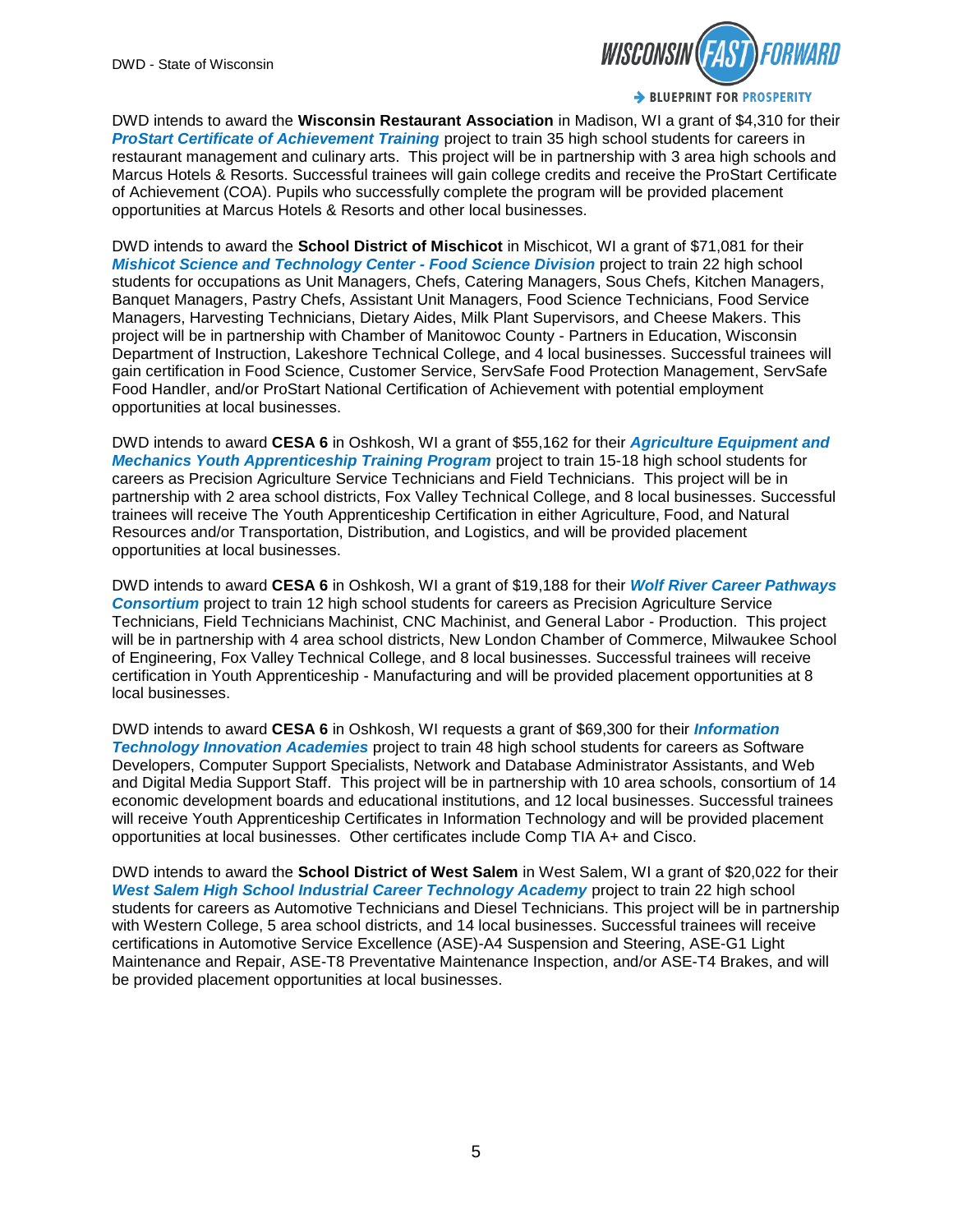

DWD intends to award **Gateway Technical College** in Kenosha, WI a grant of \$72,826 for their *CNC High School Machine Operator Boot Camp* project to train 12 high school students for careers as Computer Numeric Control Technicians. This project will be in partnership with Walworth County Job Center, Walworth County Economic Development Alliance (WCEDA), 2 area schools, and 4 local businesses. Successful trainees will gain Manufacturing Skills Standards Council (MSSC) - Safety Certification, Gateway Technical College CNC Boot Camp Completion Certification, Lean Six Sigma Yellow Belt, and Wisconsin Technical College System Critical Core Manufacturing Skills. Pupils who successfully complete the program will earn college credits and potential long term employment opportunities at local businesses.

DWD intends to award **Wisconsin Rapids Public Schools** in Wisconsin Rapids, WI a grant of \$33,555 for their *Filling the Skills Gap in Central Wisconsin* project to train 12 high school students for careers in STEM Engineering, STEM Bioscience, Information Technology, and Manufacturing Processes. This project will be in partnership with Mid-State Technical College, Port Edwards Public Schools, and 6 local businesses. Successful trainees will receive Youth Apprenticeship certification in STEM, Information Technology, or Manufacturing. Pupils who successfully complete the program will earn college credits and potential long term employment opportunities at local businesses.

DWD intends to award **Spooner Machine, Inc.** in Spooner, WI a grant of \$14,200 for their *OSHA Safety Training* project to train 5 high school students for careers in Welding, Electronics, Machining, and Engineering. This project will be in partnership with Wisconsin Indianhead Technical College - Rice Lake, Spooner Area School District and 2 local businesses. Successful trainees will gain certification in SolidWorks and long term employment placement opportunities at Spooner Machine, Inc. and 2 other local businesses.

DWD intends to award the **School District of Beloit** in Beloit, WI a grant of \$23,362 for their *REACH Advanced Career Education* project to train 25 high school students for careers in Automotive Technician, Architecture Design and Construction, Hospitality Services, Manufacturing, Early Childhood, and Information Technology. This project will be in partnership with Blackhawk Technical College, Beloit Even Start - School District of Beloit, and 8 local businesses. Successful trainees will be able to earn one or more certificates in the following areas: Assistant Child Care Teacher, Infant Toddler, National Institute for Metalworking Skills (NIMS), Snap-On and/or a Youth Apprenticeship in Transportation, Distribution and Logistics; Architecture, Design and Construction; Manufacturing; Hospitality, Lodging and Tourism; or Information Technology. Placement opportunities for employment are targeted at 8 local businesses.

DWD intends to award the **School District of New Berlin** in New Berlin, WI a grant of \$36,600 for their *TECH KNOW Academy (IT Help Desk)* project to train 20 high school students for careers in IT Support. This project will be in partnerships with Waukesha County Technical College and 3 local businesses. Successful trainees will receive certifications in CompTIA - A+, CompTIA - Net+, Microsoft Technology Associate (MTA), or Microsoft Office Specialist (MOS), and will be provided placement opportunities at School District of New Berlin and local businesses.

DWD intends to award the **School District of New Berlin** in New Berlin, WI a grant of \$14,675 for their *Manufacturing Foundations* project to train 15 high school students for careers as CNC Operators, Industrial Engineers, Tool and Die Makers, Welders, Machine Operators, and Technicians. This project will be in partnership with Waukesha County Technical College and 7 local businesses. Successful trainees will receive Manufacturing Skills Standards Council (MSSC) - Safety Module and will be provided placement opportunities at 7 local businesses.

DWD intends to award the **School District of New Berlin** in New Berlin, WI a grant of \$46,445 for their **Certified Nursing Assistant Program - New Berlin project to train 30 high school students for careers** as a Certified Nursing Assistants (CNA). This project will be in partnerships with Waukesha County Technical College and 7 local businesses. Successful trainees will receive certification as a CNA and will be provided placement opportunities at 7 local businesses.